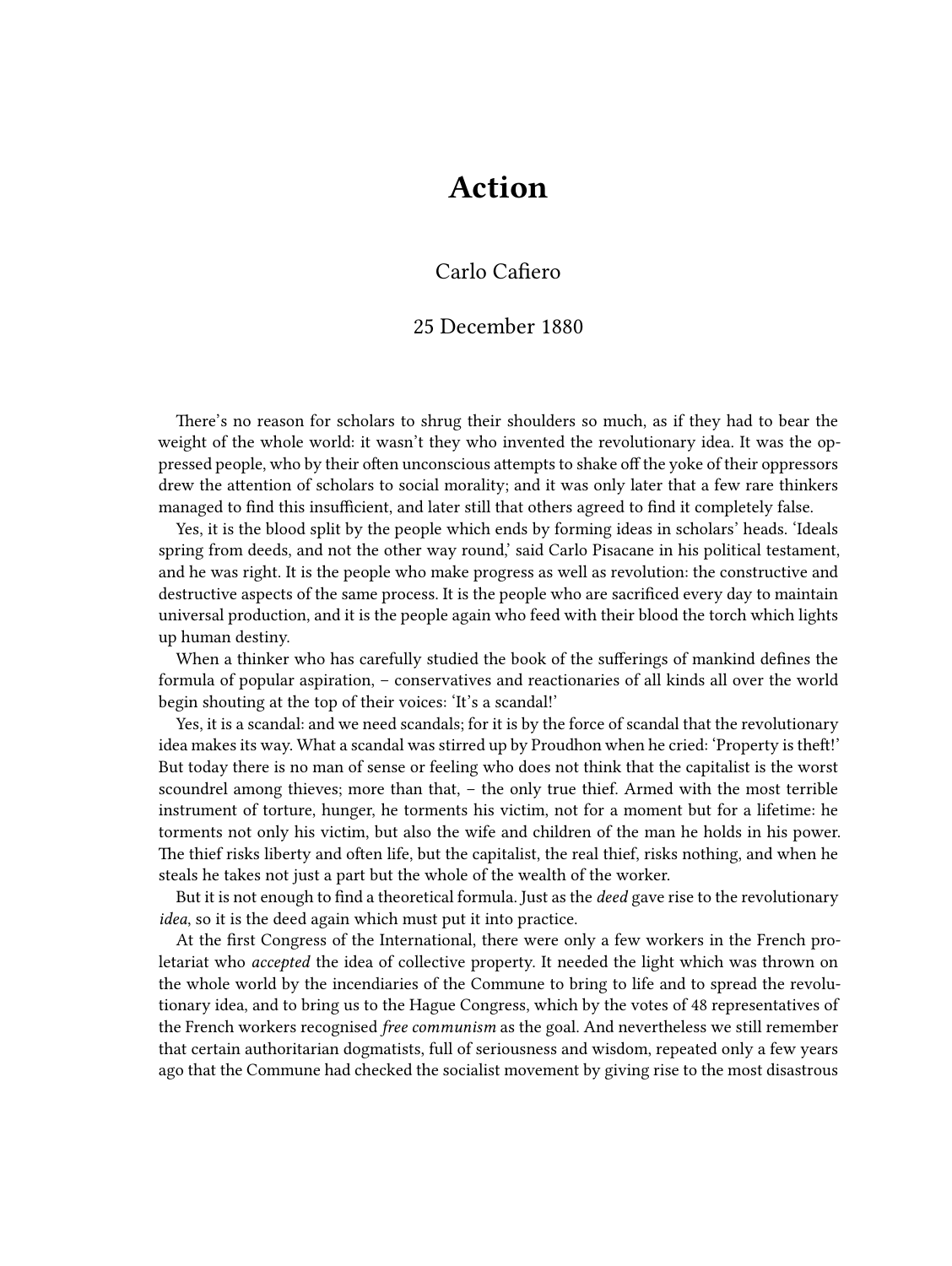of reactions. Facts have shown the soundness of the opinions of these 'scientific socialists' (most of them knowing no science) who tried to spread among socialists the well-known 'politics of results'.

So it is action which is needed, action and action again. In taking action, we are working at the same time for theory and for practice, for it is action which gives rise to ideas, and which is also responsible for spreading them across the world.

But what kind of action shall we take?

Should we go or send others on our behalf to Parliament, or even to municipal councils?

No, a thousand times No! We have nothing to do with the intrigues of the bourgeoisie. We have no need to get involved with the games of our oppressors, unless we wish to take part in their oppression. 'To go to Parliament is to parley; and to parley is to make peace,' said a German ex-revolutionary, who did plenty of parleying after that.

Our action must be permanent rebellion, by word, by writing, by dagger, by gun, by dynamite, sometimes even by ballot when it is a case of voting for an eligible candidate like Blanqui or Trinquet. We are consistent, and we shall use every weapon which can be used for rebellion. Everything is right for us which is not legal.

'But when should we begin to take our action, and open our attack?' friends sometimes ask us. 'Shouldn't we wait until our strength is organised? To attack before you are ready is to expose yourself and risk failure.'

Friends, if we go on waiting until we are strong enough before attacking, – we shall never attack, and we shall be like the good man who vowed he wouldn't go into the sea until he had learnt to swim. It is precisely revolutionary action which develops our strength, just as exercise develops the strength of our muscles. True, at first our blows will not be deadly ones; perhaps we shall even make the serious and wise socialists laugh, but we can always reply: 'You are laughing at us because you are as stupid as those who laugh at a child falling down when it learns to walk. Does it amuse you to call us children? All right then, we are children, for the development of our strength is still in its infancy. But by trying to walk, we show that we are trying to become men, that is to say, complete organisms, healthy and strong, able to *make* a revolution, and not scribbling editors, old before their time, constantly chewing over a science which they can never digest, and always *preparing* in infinite space and time a revolution which has disappeared into the clouds.'

#### How shall we begin our action?

Just look at an opportunity, and it will soon appear. Everywhere that rebellion can be sensed and the sound of battle can be heard, that is where we must be. Don't wait to take part in a movement which appears with the label of official socialism on it. Every popular movement already carries with it the seeds of the revolutionary socialism: we must take part in it to ensure its growth. A clear and precise ideal of revolution is formulated only by an infinitesimal minority, and if we wait to take part in a struggle which appears exactly as we have imagined it in our minds, – we shall wait for ever. Don't imitate the dogmatists who ask for the formula before anything else: the people carry the living revolution in their hearts, and we must fight and die with them.

And when the supporters of legal or parliamentary action come and criticise us for not having anything to do with the people when they vote, we shall reply to them: 'certainly, we refuse to have anything to do with the people when they are down on their knees in front of their god, their king, or their master; but we shall always be with them when they are standing upright against their powerful enemies. *For us, abstention from politics is not abstention from revolution;*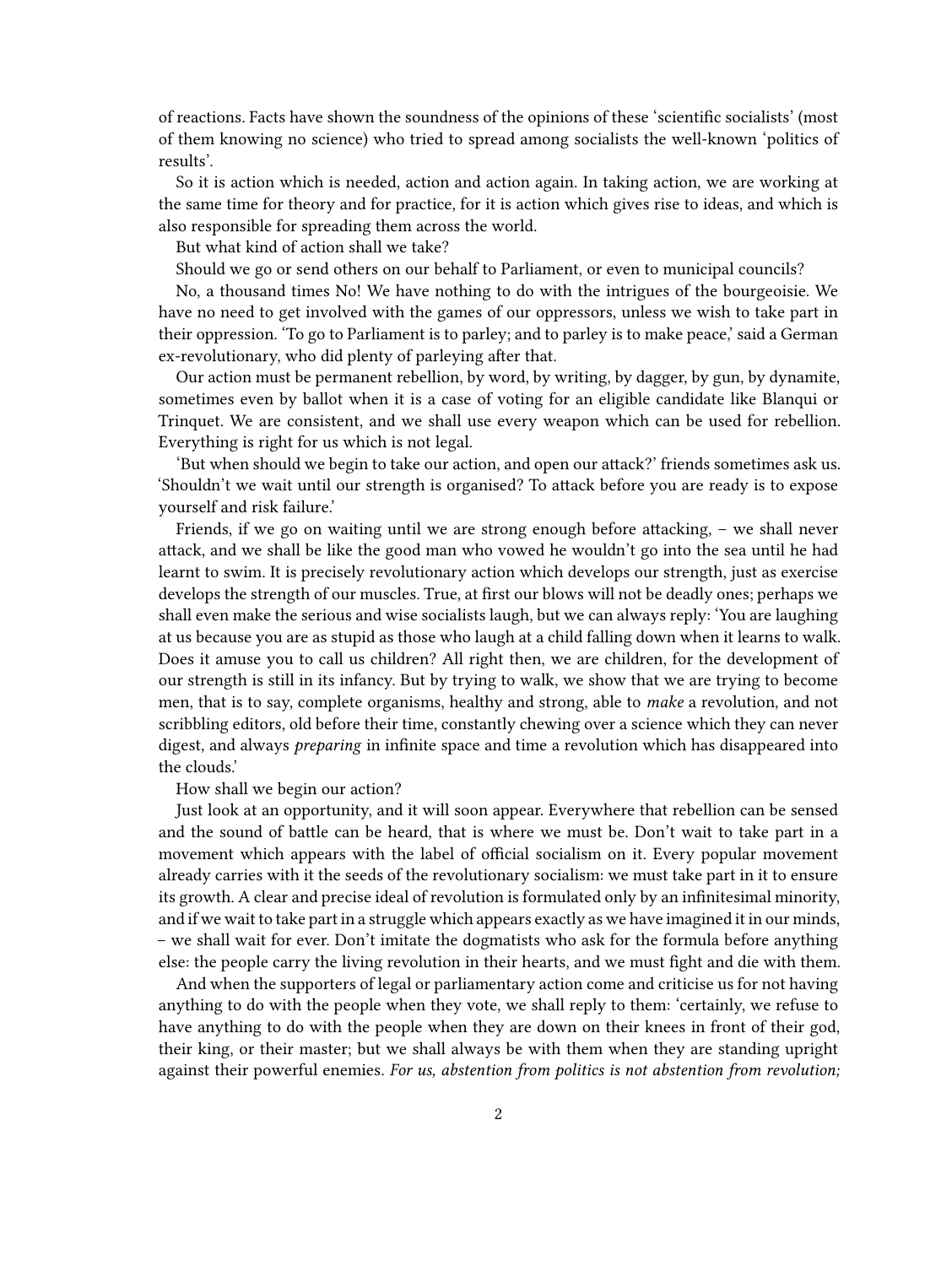*our refusal to take part in any parliamentary, legal or reactionary action is the measure of our devotion to a violent and anarchist revolution, to the revolution of the rabble and the poor.'*